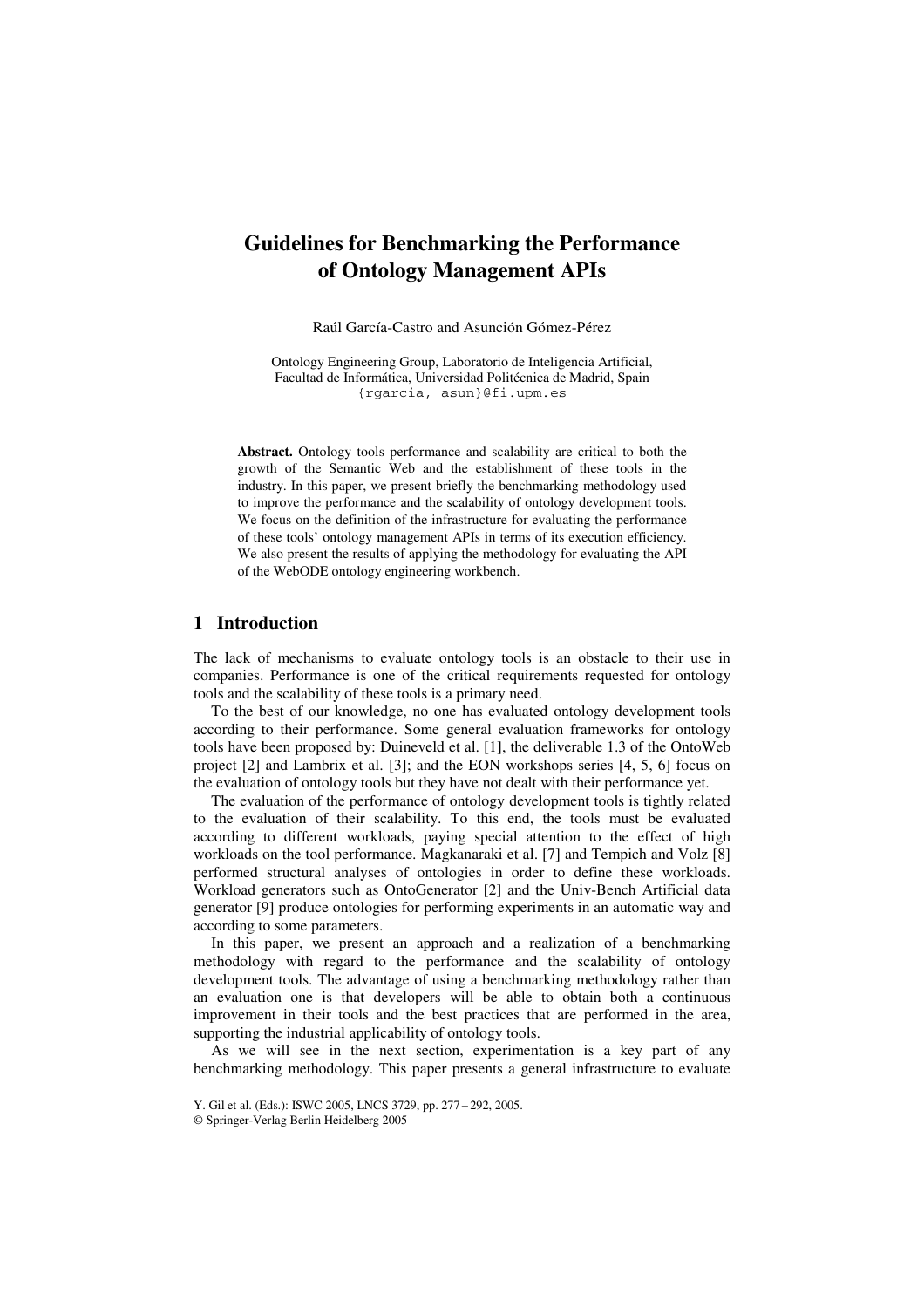the performance and the scalability of ontology development tools by assessing the performance of the methods of their ontology management APIs in terms of their execution efficiency.

It also presents the results of applying the proposed infrastructure for evaluating the performance and the scalability of the ontology management API of the WebODE ontology engineering workbench. WebODE [10] provides services for editing and browsing ontologies, for importing and exporting ontologies to classical and semantic web languages, for evaluating ontologies, for mapping ontologies, etc. As we need a tool for generating ontologies in WebODE's knowledge model, we have developed the WebODE Workload Generator that generates synthetic WebODE ontologies according to a predefined structure and to a load factor.

The contents of this paper are the following: Section 2 presents the benchmarking methodology for ontology tools. According to this methodology, Section 3 presents the benchmarking goal and the metrics to be used for evaluating the performance of the ontology management APIs of ontology development tools; Section 4 presents a detailed definition of the infrastructure needed for evaluating the performance of these APIs and an explanation of how this infrastructure was instantiated for evaluating WebODE's API. Sections 5 and 6 present the evaluation of WebODE's API and the analysis of the results of this evaluation, respectively. Finally, Section 7 presents the conclusions obtained and the related future work.

Out of the scope of this paper are other evaluation criteria like stability, usability, interoperability, etc. as well as the evaluation of the performance of other ontology development tool functionalities such as user interfaces, reasoning capabilities when dealing with complex queries, or ontology validators.

# **2 Benchmarking Methodology for Ontology Tools**

In the last decades, the word benchmarking has become relevant within the business management community. One of the definitions widely known was given by Spendolini [11] who defines benchmarking as a continuous, systematic process for evaluating the products, services, and work processes of organisations that are recognised as representing best practices for the purpose of organisational improvement.

The Software Engineering community does not have a common benchmarking definition. Some authors, like Kitchenham [12], consider benchmarking as a software evaluation method. For her, benchmarking is the process of running a number of standard tests using a number of alternative tools/methods and assessing the relative performance of the tools in those tests. Other authors, like Wohlin et al. [13], adopt the business benchmarking definition, defining benchmarking as a continuous improvement process that strives to be the best of the best through the comparison of similar processes in different contexts.

This section summarizes the benchmarking methodology developed by the authors in the Knowledge Web Network of Excellence [14]. The benchmarking methodology provides a set of guidelines to follow in benchmarking activities over ontology tools. This methodology adopts and extends methodologies of different areas such as business community benchmarking, experimental software engineering and software measurement as described in [14].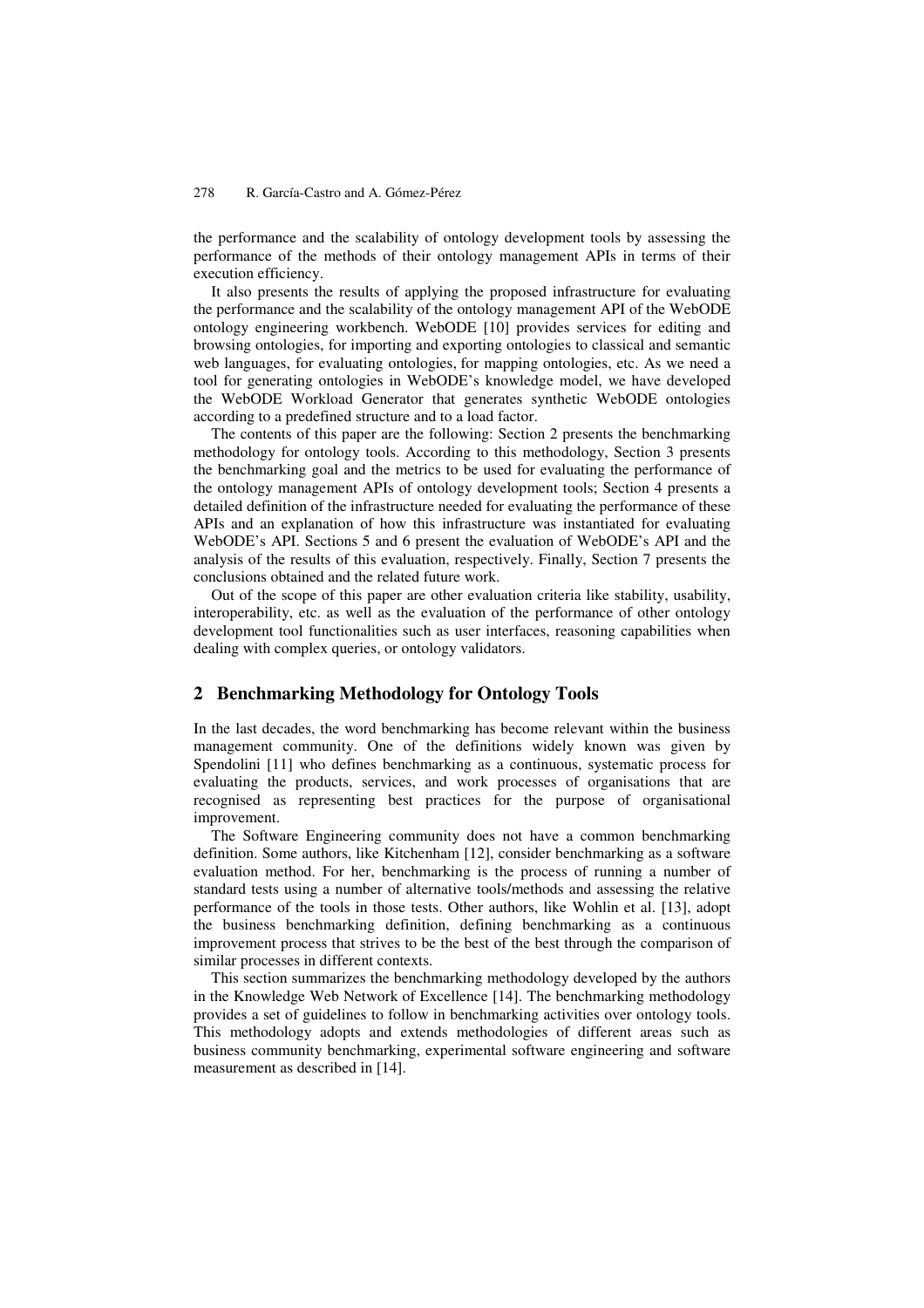At the time of writing this paper, this methodology is being used in Knowledge Web for benchmarking the interoperability of ontology development tools.

Fig. 1 shows the main phases of the benchmarking methodology for ontology tools, which is composed of a benchmarking iteration that is repeated forever.



**Fig. 1.** Knowledge Web benchmarking methodology [14]

Each benchmarking iteration is composed of three phases (*Plan*, *Experiment* and *Improve*) and ends with a *Recalibration* task:

- **Plan phase.** Its main goal is to produce a document with a detailed proposal for benchmarking. It will be used as a reference document during the benchmarking, and should include all the relevant information about it: its goal, benefits and costs; the tool (and its functionalities) to be evaluated; the metrics to be used to evaluate these functionalities; and the people involved in the benchmarking. The last tasks of this phase are related to the search of other organisations that want to participate in the benchmarking with other tools, and to the agreement on the benchmarking proposal (both with the organisation management and with the other organisations) and on the benchmarking planning.
- **Experiment phase.** In this phase, the organisations must define and execute the evaluation experiments for each of the tools that participate on the benchmarking. The evaluation results must be compiled and analysed, determining the practices that lead to these results and identifying which of them can be considered as best practices.
- Improve phase. The first task of this phase comprises the writing of the benchmarking report, and this must include: a summary of the process followed, the results and the conclusions of the experimentation, recommendations for improving the tools, and the best practices found during the experimentation. The benchmarking results must be communicated to the participant organisations and finally, in several improvement cycles, the tool developers should perform the necessary changes to improve their tools and monitor this improvement.

While the three phases mentioned before are devoted to the improvement of the tools, the goal of the *Recalibration* task is to improve the benchmarking process itself using the lessons learnt while performing it.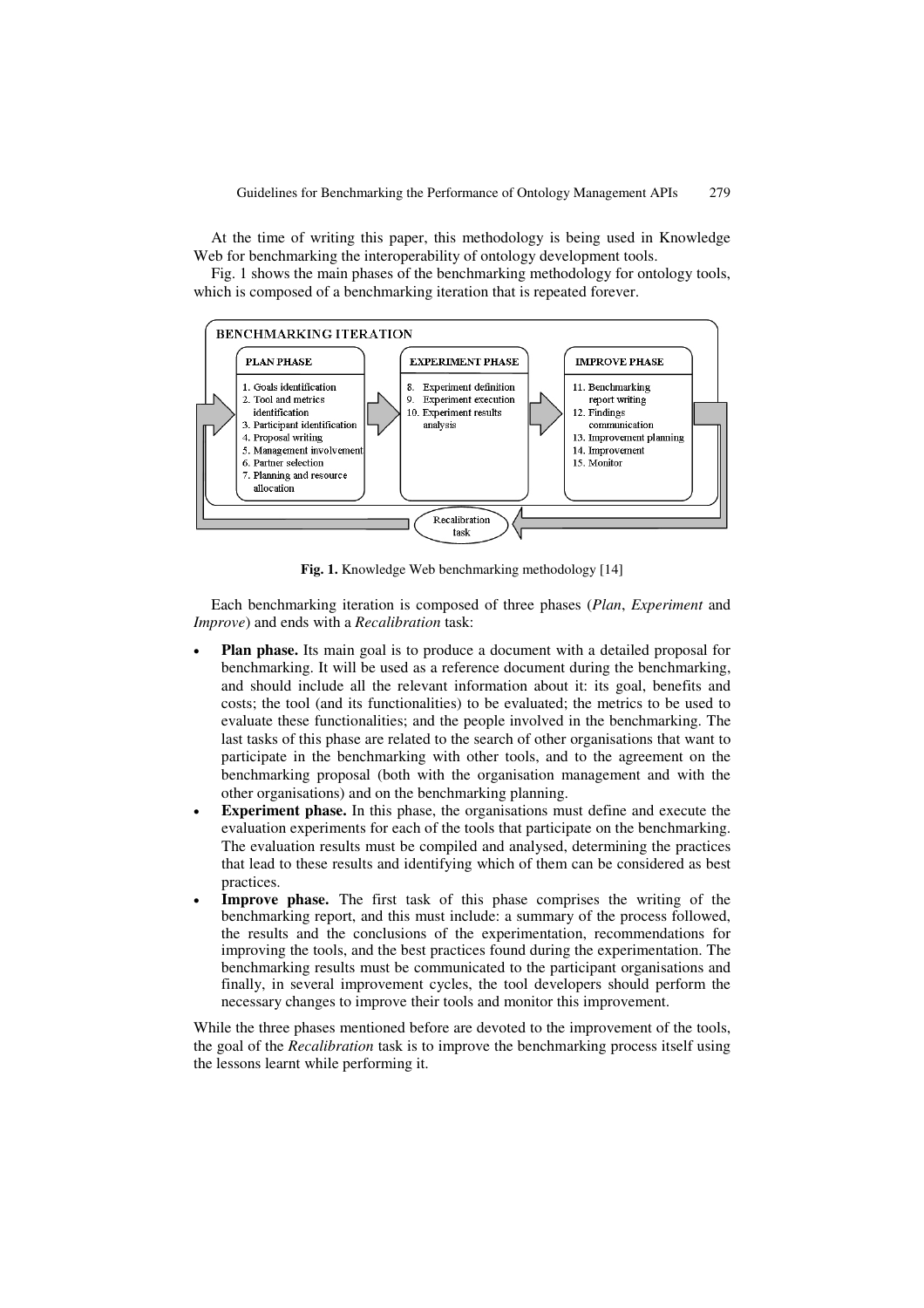# **3 Plan Phase**

In this section we present the most relevant tasks from the *Plan* phase of the methodology. We will focus on those related to the identification of the benchmarking goals, the tool functionalities and the metrics; as these are the ones that influence the experimentation.

In order to evaluate the performance of ontology development tools, we make the assumption that these tools provide an ontology management API with methods to insert, update, remove, and query ontology components.

Therefore, our goal in the benchmarking is to **improve the performance of the methods provided by the ontology management APIs of the ontology development tools**.

For identifying the tool functionalities and metrics to be considered in the benchmarking, we have followed the Goal/Question/Metric (GQM) paradigm [15]. The idea beyond this is that any software measurement activity should be preceded by the identification of a software engineering goal, which leads to questions and that in turn lead to actual metrics. The questions and metrics derived from our goal are presented in Fig. 2. These questions and metrics show that the tool functionalities that are relevant in the benchmarking are the **methods** of the ontology management APIs, and that the metric to use is the **execution time** of the methods over incremental load states. After performing the experiments, the analysis of their results will provide answers to these questions.

GOAL: To improve the performance of the methods provided by the ontology management APIs of the ontology development tools.

| O1: Which is the   | $O2$ : Is the  | O3: Are there any | O4: Do changes        | O5: Does the       |
|--------------------|----------------|-------------------|-----------------------|--------------------|
| actual performance | performance of | anomalies in the  | in a method's         | tool's load affect |
| of the API         | the methods    | performance of    | parameters affect     | the performance    |
| methods?           | stable?        | the methods?      | its performance?      | of the methods?    |
|                    |                |                   |                       |                    |
| M1: Execution      | M2: Variance   | M3: Percentage of | M4: Execution         | M5: Tool's load    |
| time of each       | of execution   | execution times   | time with             | versus execution   |
| method             | times of each  | out of range in   | parameter $A =$       | time relationship  |
|                    | method         | each method's     | <b>Execution time</b> |                    |
|                    |                | sample            | with parameter B      |                    |

**Fig. 2.** Questions and metrics obtained through the GQM approach

# **4 Experiment Phase**

This section presents the infrastructure needed when defining and executing experiments to evaluate the performance of the ontology management APIs of ontology development tools. We also identify the variables that influence the execution time of the methods and, in consequence, the evaluation results.

The **evaluation infrastructure** contains the different modules needed to achieve the benchmarking goal. Fig. 3 presents the main modules and the arrows represent the information flow between them.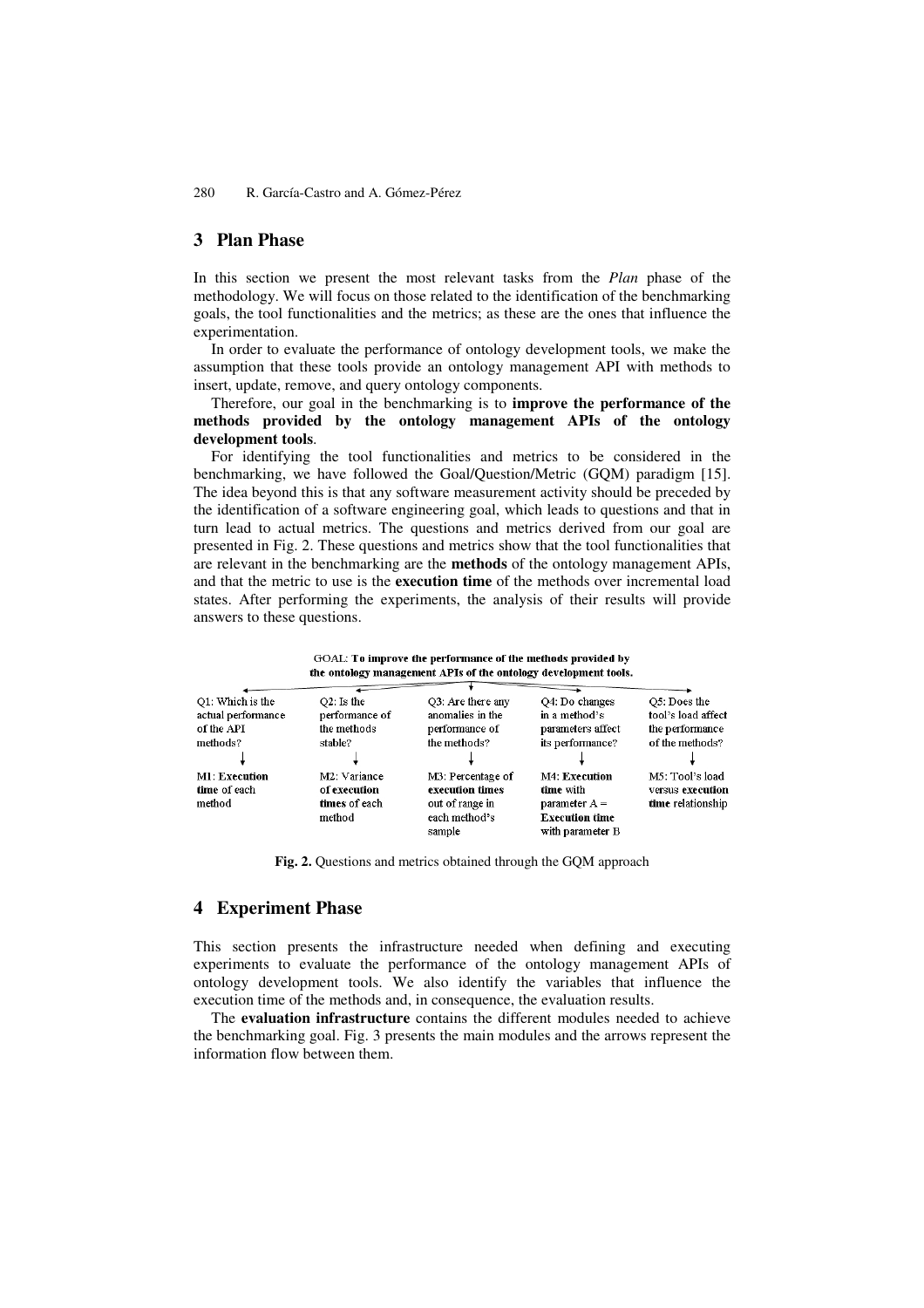These modules are described in the next sections, showing the main decisions taken regarding their design and implementation and giving examples according to the instantiation of the infrastructure for the WebODE ontology engineering workbench. In order to have a portable infrastructure, we have implemented it in Java, using only standard libraries and with no graphical components.



**Fig. 3.** Evaluation infrastructure

### **4.1 Performance Benchmark Suite**

The Performance Benchmark Suite is a Java library that provides methods for executing each of the benchmarks that compose the benchmark suite. This benchmark suite should be developed taking into account the desirable properties of a benchmark suite [16, 17, 18, 19], that is, accessibility, affordability, simplicity, representativity, portability, scalability, robustness, and consensus.

In order to perform an evaluation of the complete system, every method in the ontology management API is present in the benchmark suite. For each of these methods, different benchmarks have been defined according to the changes in the methods' parameters that affect the performance.

The execution of the benchmarks is parameterised accordant with the parameter **number of executions** (N), which defines the number of consecutive executions of a method in a single benchmark whose execution times are measured. Moreover, the method is executed a certain number of times before starting the measurement so as to stabilise the ontology development tool.





**Fig. 4.** Benchmarks defined for the method *insertConcept*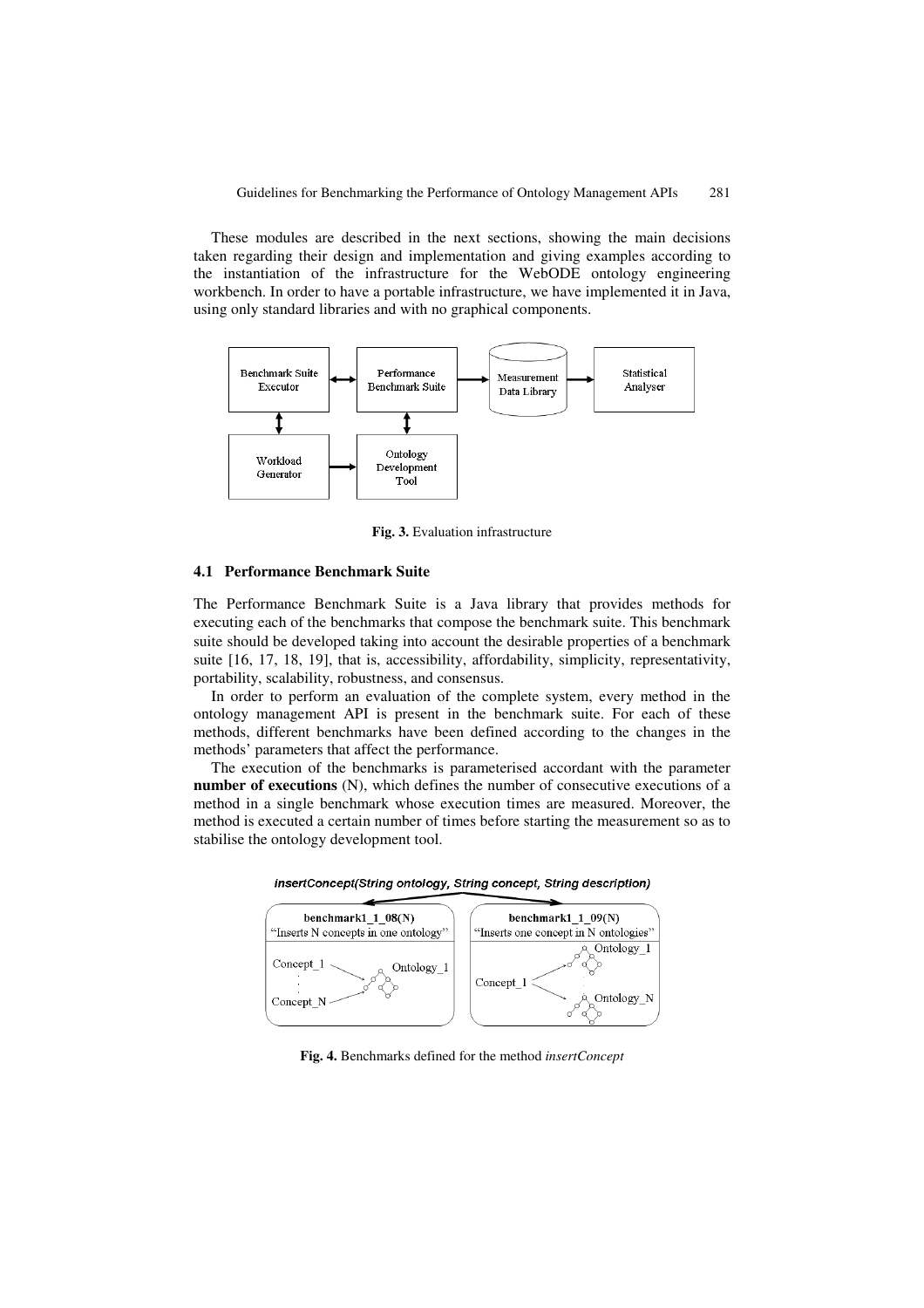A benchmark executes just one method N times consecutively and stores in a text file the wall clock times elapsed in the method executions. The other operation performed by a benchmark is to restore the load state of the tool in case it changes during the benchmark execution.

In the case of WebODE, its ontology management API is composed of **72 methods**. From these methods, according to the different variations in their input parameters, we defined **128 benchmarks**<sup>1</sup> .

For example, Fig. 4 shows the two benchmarks defined for the method *insertConcept* parameterized following the number of executions (N).

#### **4.2 Workload Generator**

The Workload Generator is a Java library that generates synthetic ontologies accordant with a predefined structure and to a load factor to insert them into the ontology development tool. The workload present in the ontology development tool must allow running the benchmarks with no errors and with different load factors.

The structure of the workload has been defined according to the execution needs of the benchmarks in order to run their methods a certain number of times (N) with no errors. For example, if a benchmark inserts one concept in N ontologies, these N ontologies must be present in the tool for a correct execution of the benchmark. Therefore, the execution needs of all the benchmarks in the benchmark suite define all the ontology components that must exist in the ontology development tool in order to execute every benchmark with no errors.

To define the workload independently of the number of executions of a method in a benchmark (N), we use a new parameter that defines the size of the ontology data. This is named the **load factor** (X) of the ontology development tool. With this load factor, we can define workloads of arbitrary size, but it must be taken into account that to execute the benchmark with no errors the load factor must be greater or equal to the number of executions of a method in a benchmark.

Hence, the workload used when executing all the benchmarks has the same structure as the execution needs of all the benchmarks but is parameterised to a load factor instead of to the number of executions of a method in a benchmark.

| <b>Table 1.</b> Execution needs of the benchmarks whose methods insert and remove concepts |  |
|--------------------------------------------------------------------------------------------|--|
|--------------------------------------------------------------------------------------------|--|

| <b>Benchmark</b> | <b>Operation</b>                    | <b>Execution needs</b>        |
|------------------|-------------------------------------|-------------------------------|
| benchmark1 1 08  | Inserts N concepts in an ontology   | 1 ontology                    |
| benchmark1 1 09  | Inserts a concept in N ontologies   | N ontologies                  |
| benchmark1 3 20  | Removes N concepts from an ontology | 1 ontology with N concepts    |
| benchmark1 3 21  | Removes a concept from N ontologies | N ontologies with one concept |

**Table 2.** Execution needs of the benchmarks shown in Table 1

| <b>Benchmarks</b>                                   | <b>Execution needs</b>         |
|-----------------------------------------------------|--------------------------------|
| benchmark1 1 08, benchmark1 1 09,                   | 1 ontology with N concepts and |
| benchmark $1 \t3 \t20$ , and benchmark $1 \t1 \t21$ | N ontologies with concept      |

1 http://kw.dia.fi.upm.es/wpbs/WPBS\_benchmark\_list.html

-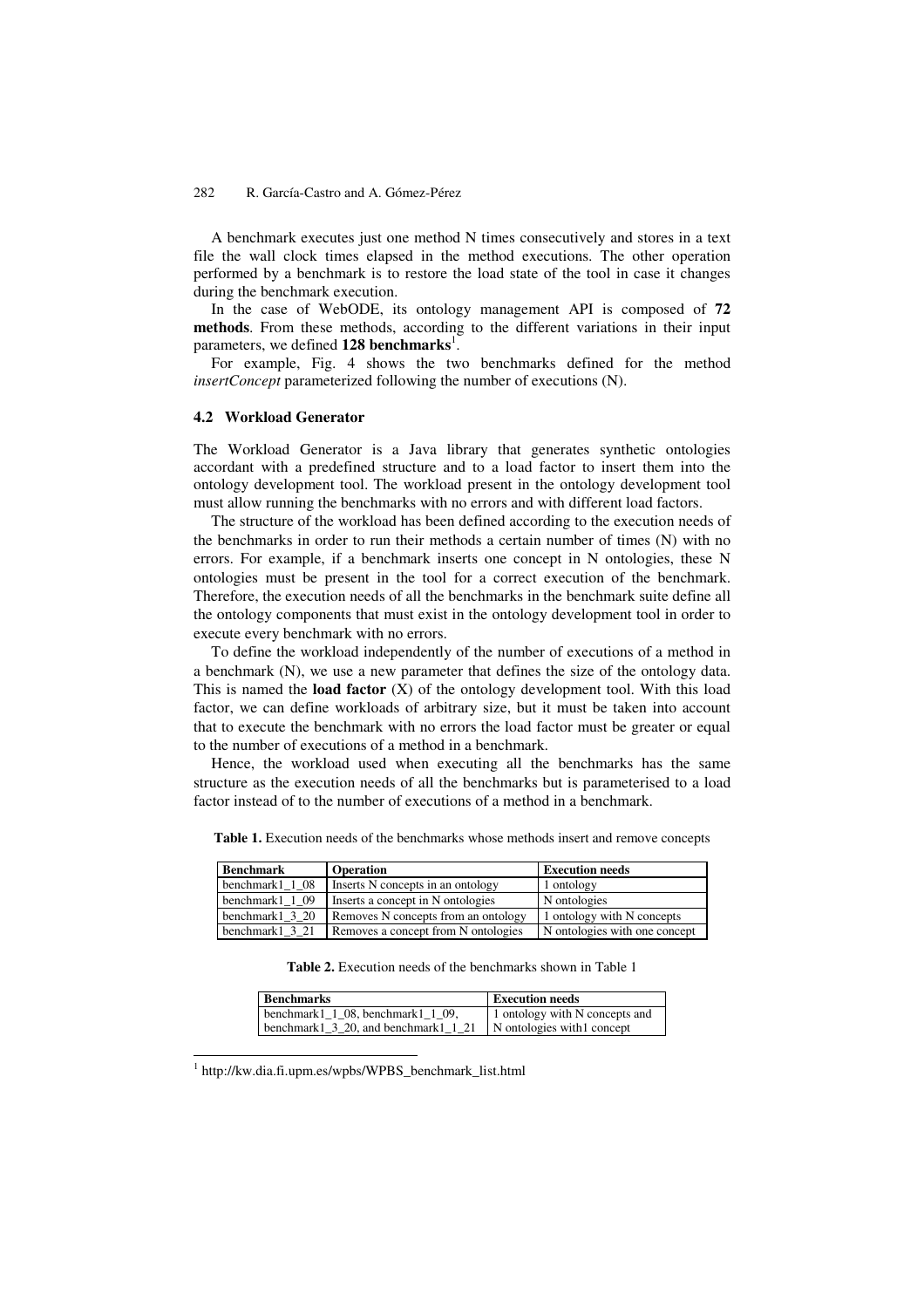In the case of WebODE, Table 1 shows the execution needs of each of the four benchmarks whose methods insert and remove concepts in an ontology, being N the number of times that the method is executed. Table 2 shows the execution needs for executing the four benchmarks abovementioned with no errors.

### **4.3 Benchmark Suite Executor**

The Benchmark Suite Executor is a Java application that controls the automatic execution of both the Workload Generator and the Performance Benchmark Suite.

This module defines the values of the variables that influence the evaluation: the one related to the infrastructure, that is, the ontology development tool's load factor  $(X)$ ; and the execution parameter of the benchmarks, that is, the number of executions (N).

The Benchmark Suite Executor guarantees that the load present in the ontology development tool allows executing the benchmarks with no errors (e.g. if a benchmark deletes concepts, these concepts must exist in the tool).

During the evaluation, the Benchmark Suite Executor performs two steps:

- 1. **To prepare the system for the evaluation.** It uses the Workload Generator for generating ontologies according to the load factor, and inserts them into the tool.
- 2. **To execute the benchmark suite.** It executes all the benchmarks that compose the benchmark suite. Each benchmark first stabilises the system by executing its corresponding method an arbitrary number of times, and then executes the method N more times, measuring the execution time. These N measurements of the execution time of the method are stored in a text file in the Measurement Data Library.

# **4.4 Measurement Data Library**

The Measurement Data Library stores the results of the different benchmark executions. As the benchmarks provide their results in a text file, we do not propose a specific implementation for the Measurement Data Library.

# /EvaluationXX/fYYYY/nZZZ/

|  | Evaluation01 $\int_0^{\pi}$ /f0500/n400 $\int_0^{\pi}$ /benchmark1_1_01.txt |
|--|-----------------------------------------------------------------------------|
|  |                                                                             |
|  |                                                                             |
|  | $/f1000/n400$ $\int$ /benchmark1_1_01.txt<br>/benchmark1_1_02.txt           |
|  |                                                                             |
|  | $\frac{L}{15000/n400}$ /benchmark1_1_01.txt<br>henchmark1_1_02.txt          |
|  |                                                                             |

**Fig. 5.** Structure of the Measurement Data Library

The files with the results are stored in a hierarchical directory tree to be accessed easily. The structure of the tree, shown in Fig. 5, is the following: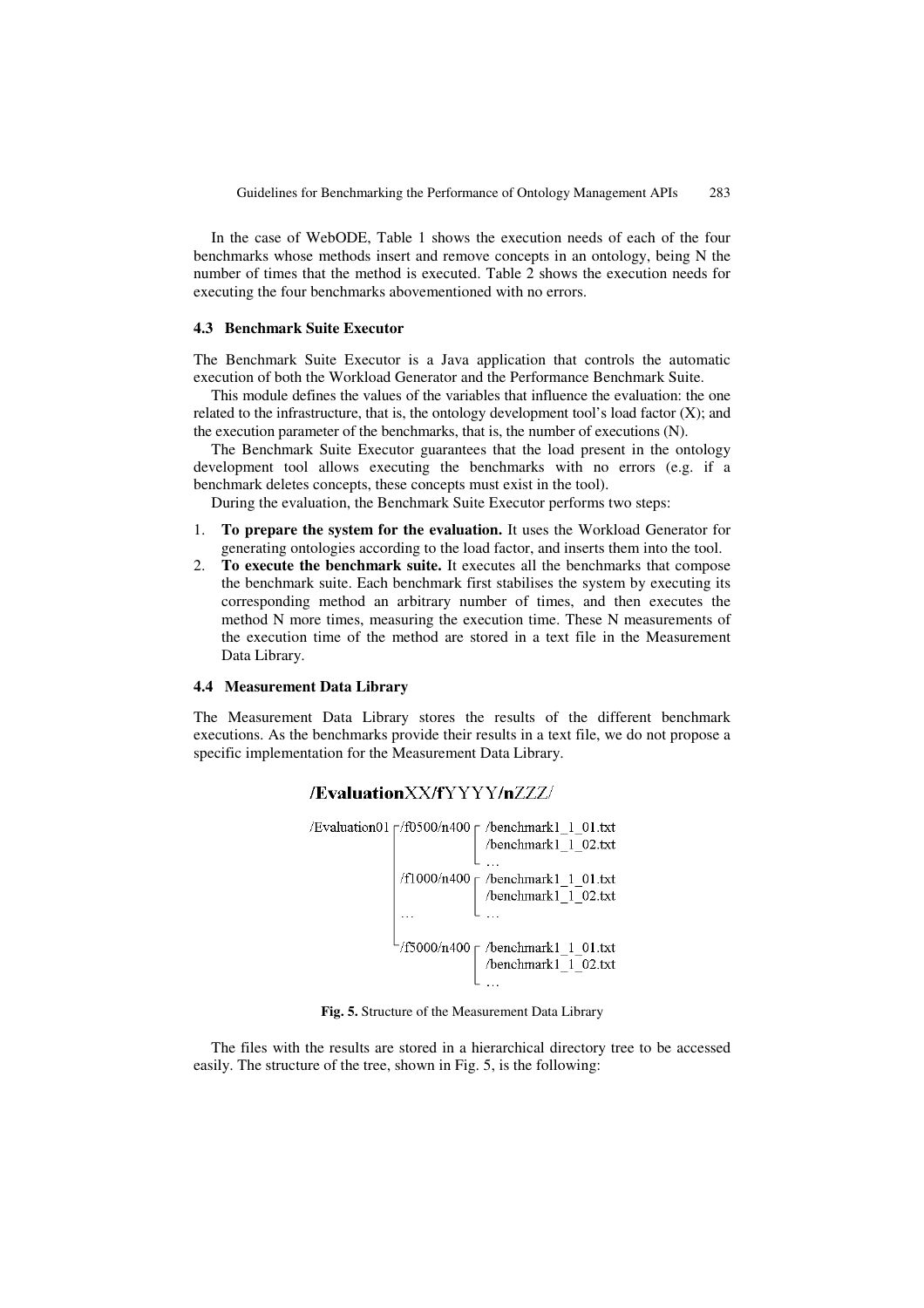- A first level with the number of the evaluation  $(XX)$ .
- A second level with the ontology development tool's load factor (YYYY).
- A third level with the number of executions of the benchmark (ZZZ).

### **4.5 Statistical Analyser**

Any statistical tool can be used for analysing the results of the benchmarking. Nevertheless, a tool capable of automating parts of the analysis process, like report and graph generation, would facilitate the analysis of the results to a large extent.

As can be seen in Fig. 6, from the results of a benchmark stored in the Measurement Data Library, we can obtain different information that can be used to evaluate the ontology development tools:

- **Graphs** that show the behaviour of the execution times.
- **Statistical values** worked out from the measurements.



**Fig. 6.** Different information that can be extracted from the results

### **4.6 Variables that Influence the Execution Time**

According to this evaluation infrastructure, there will be different variables that influence the execution time of a method. Some of them will be related to the features of the computer where the evaluation is performed (hardware configuration, software configuration and computer load) and one will be related to the infrastructure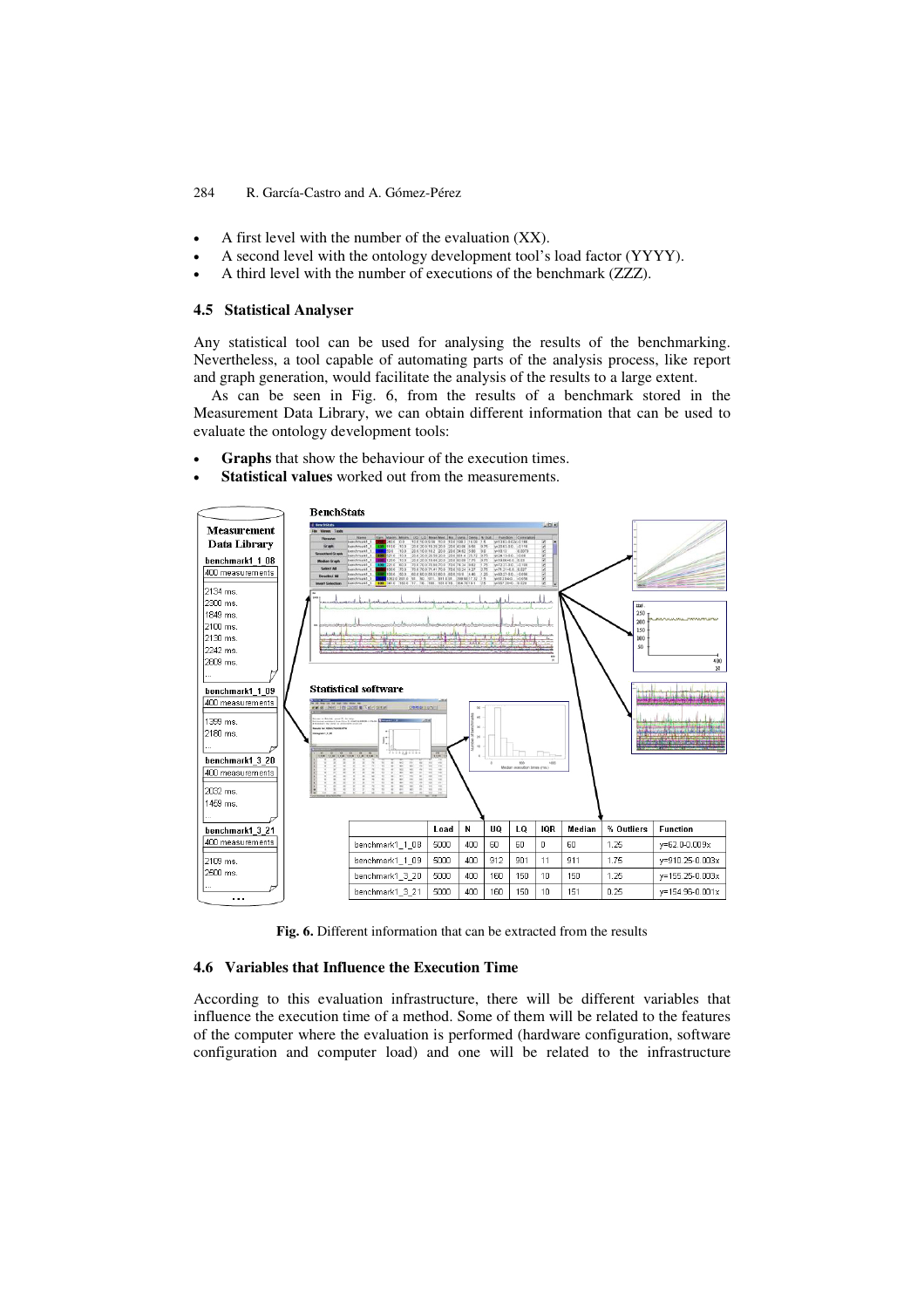proposed (the load of the ontology development tool). To compare the results of two benchmarks, they must be executed under the same conditions. The definitions of these variables are the following:

- **Hardware configuration.** It is the configuration of the hardware of the computer where the ontology development tool is running.
- **Software configuration.** It is the configuration of the operating system and of the software needed to execute the ontology development tool.
- **Computer load.** It is the load that affects the computer where the ontology development tool is running.
- **Ontology development tool load.** It is the amount of ontology data that the ontology development tool stores.

# **5 Evaluating WebODE's Ontology Management API**

The *Experiment* phase of the benchmarking methodology comprises the evaluation of the tool once the evaluation infrastructure has been defined and implemented. According to the infrastructure presented in section 4, we defined the benchmark suite and implemented the necessary modules regarding WebODE and its ontology management API, and we performed the evaluation on WebODE.

From the different variables that affect the evaluation, we only considered changes in the tool's load variable, to know its effect in WebODE's performance. The other three variables took fixed values during the evaluation so they did not affect the execution times. Furthermore, to avoid other non-controlled variables that may affect the results, the computer used for the evaluation was isolated: it had neither network connection nor user interaction. Then, we defined the values that these variables took during the evaluation:

- **Hardware configuration.** The computer was a Pentium 4 2.4 Ghz monoprocessor with 256 Mb. of memory.
- **Software configuration.** Each software's default configuration was used: Windows 2000 Professional Service Pack 4; SUN Java 1.4.2\_03; Oracle version 8.1.7.0.0 (the Oracle instance's memory configuration was changed to: Shared pool 30 Mb., Buffer cache 80 Mb., Large pool 600 Kb., and Java pool 32 Kb.); Minerva version 1 build 4; and WebODE version 2 build 8.
- **Computer load.** This load was the corresponding to the computer just powered on, with only the programs and services needed to run the benchmarks.
- **Ontology development tool load.** The benchmark suite was executed ten times with the following load factors: (X=500, 1000, 1500, 2000, 2500, 3000, 3500, 4000, 4500, and 5000). As with a load factor of 5000 we obtained enough data to determine the methods' performance, the benchmarks have not been executed with higher load factors.

When running all the benchmarks in the benchmark suite:

The method was first executed 100 times to stabilise the system before taking measures and to avoid unexpected behaviours in WebODE's initialisation.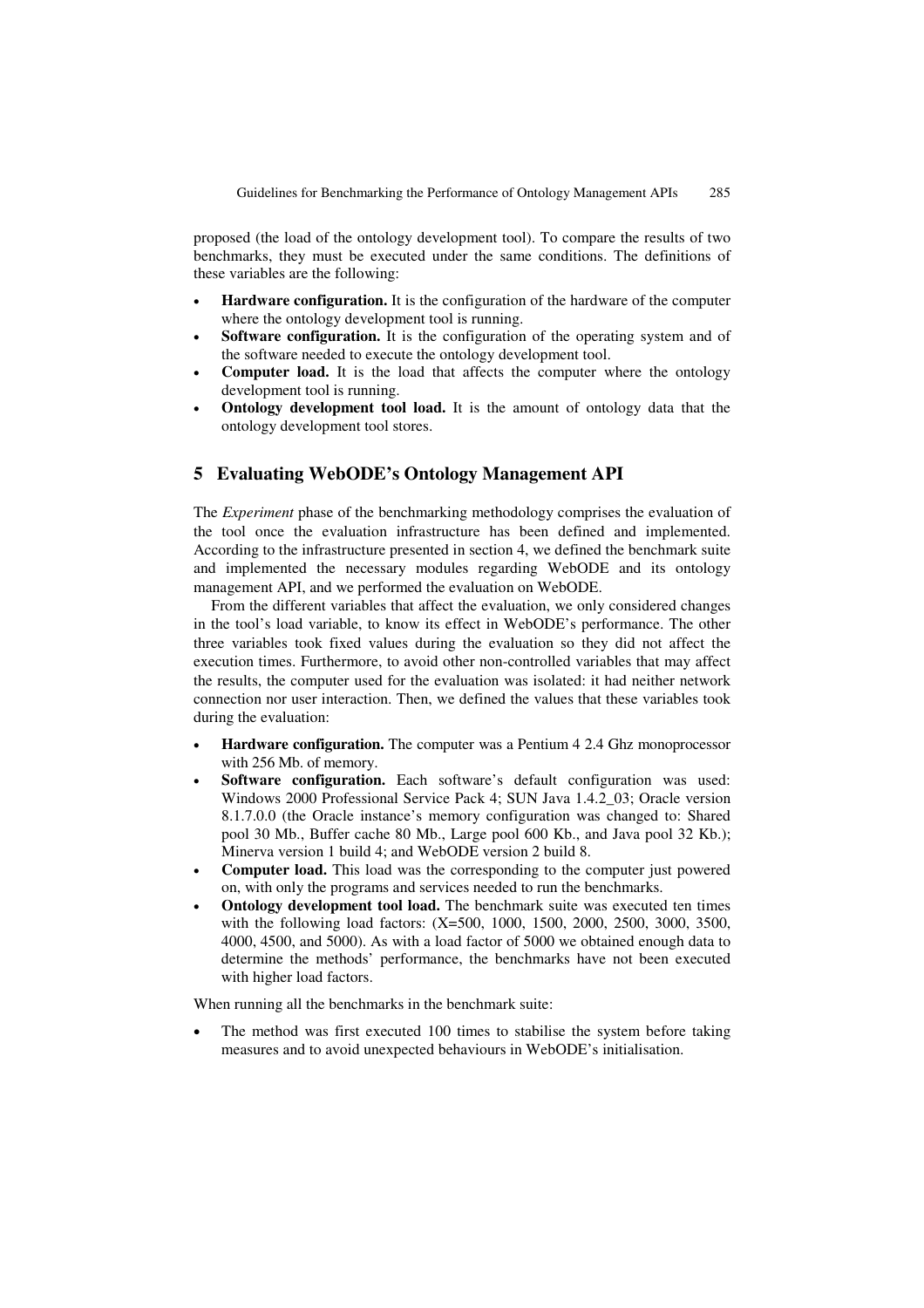• The **number of executions** (N) of a method in a benchmark was 400. With the aim of checking that 400 executions is a valid sample size, we have run several benchmarks with higher and lower number of executions and we have confirmed that the results obtained are virtually equivalent. We have not used a higher sample because the slightest precision improvement would mean a much higher duration of the benchmark suite execution.

After executing the 128 benchmarks of the benchmark suite with the 10 different load factors, we obtained 1280 text files, each with 400 measurements.

The source code of the infrastructure implemented for WebODE is published in a public web page<sup>2</sup>, so anyone should be able to replicate the experiments and to achieve the same conclusions. The web page also contains the results obtained in this evaluation and all the statistical values and graphs worked out from them.

# **6 Analysis of the Evaluation Results**

We have regarded the results of executing the benchmark suite with the maximum load factor used (X=5000) to be able to clearly differentiate the execution times. When analysing the effect of WebODE's load in the execution times of the methods, we have considered the results of executing the benchmark suite from a minimum load state  $(X=500)$  to a maximum load state  $(X=5000)$ . In every case, we have considered a number of executions (N) of 400.

A first rough analysis of the results of the benchmark suite execution showed two main characteristics:

- Observing the graphs of the execution times measured in a benchmark, we saw that execution times are mainly **constant**. This can be seen in Fig. 7 that shows the execution times of running the method *removeConcept* 400 times with a load factor of 5000 in benchmark1 3 20.
- After running normality tests over the measurements, we confirmed that the distributions of the measurements were non-normal. Therefore, we could not rely on usual values such as mean and standard deviation for describing them and thus we used **robust statistical values** like the median, the upper and lower quartiles, and the interquartile range (upper minus lower quartile).



**Fig. 7.** Execution times of *removeConcept* in benchmark1\_3\_20

<sup>&</sup>lt;sup>2</sup> http://kw.dia.fi.upm.es/wpbs/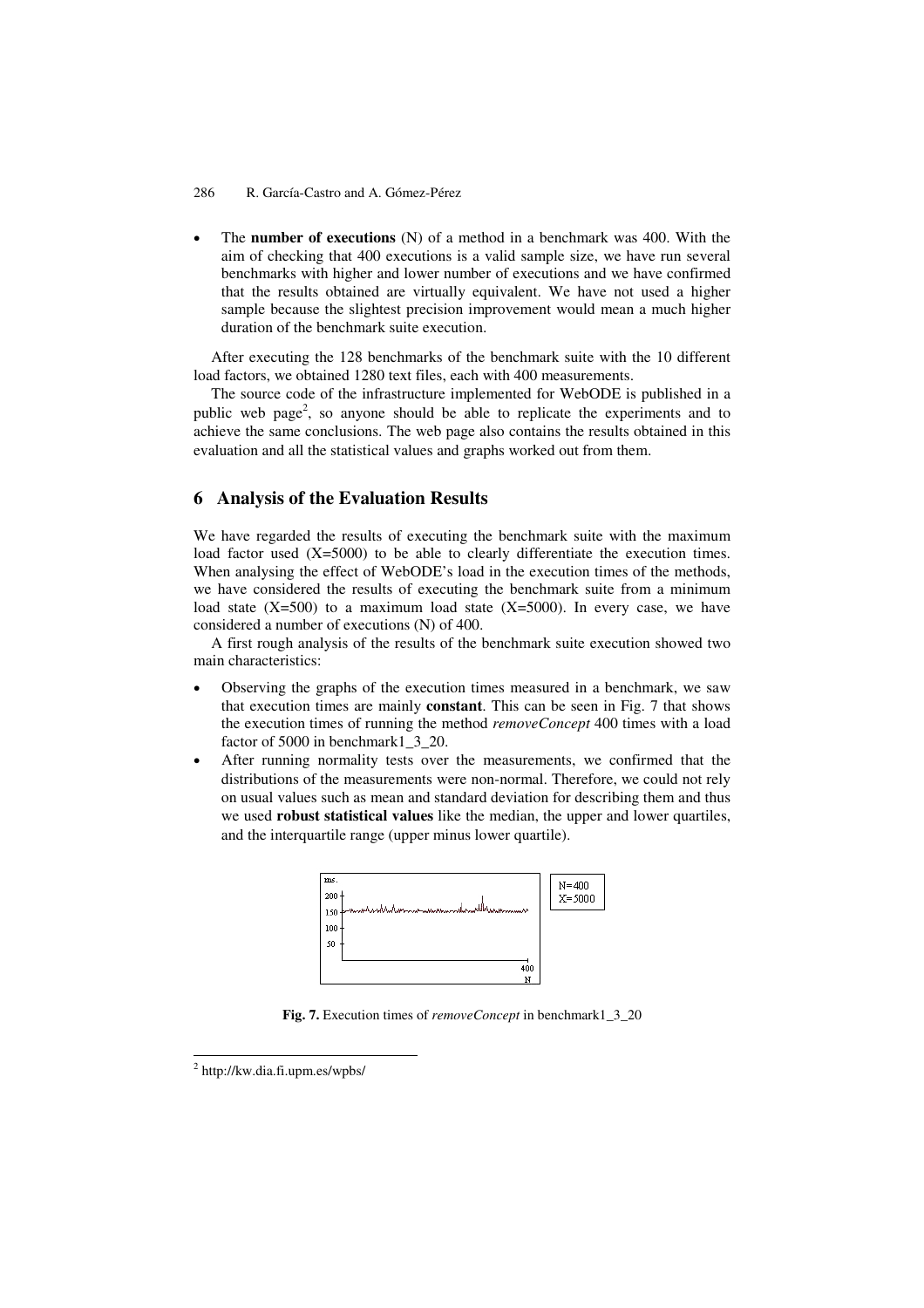The next sections show the specific metrics used for analysing the performance of the methods and the conclusions obtained from the execution results, that answer the questions previously stated in Fig. 2.

### **6.1 Metric for the Execution Time**

The metric used for describing the execution time of a method in a benchmark has been the **median** of the execution times of the method in a benchmark execution.

Fig. 8 shows the histogram of the medians of the execution times of all the API methods. These medians range from 0 to 1051 milliseconds, with a group of values higher than the rest. The medians in this group belong to 12 benchmarks that execute 8 methods (as different benchmarks have been defined for each method). These 8 methods, with a median execution time higher than 800ms, have been selected for the improvement recommendations. The rest of the median execution times of the methods are lower than 511ms, being most of them around 100 ms.

Bearing in mind the kind of operation that the methods carry out (inserting, updating, removing, or selecting an ontology component), we did not find significant differences between the performances of each kind of method.

Taking into account what kind of element of the knowledge model (concepts, instances, class attributes, instance attributes, etc.) a method manages, in the slowest group almost every method that manages relations between concepts are present. Methods that manage instance attributes also have high execution times, and the rest of the methods behave similarly; the methods that stand out are those that manage imported terms and references since they are the ones with lower execution times.



**Fig. 8.** Histogram of the medians of the execution times

### **6.2 Metric for the Variability of the Execution Time**

The metric used for describing the variability of the execution time of a method in a benchmark has been the **interquartile range** (IQR) of the execution times of the method in a benchmark execution.

Fig. 9 shows the histogram of the IQRs of the execution times. Almost every method has an IQR from 0 to 11 ms, which is a low spread considering that the granularity of the measurements is 10 milliseconds. The only exceptions are the three methods shown in the figure. The method *getAvailableOntologies* has been selected for the improvement recommendations because of its atypical IQR value.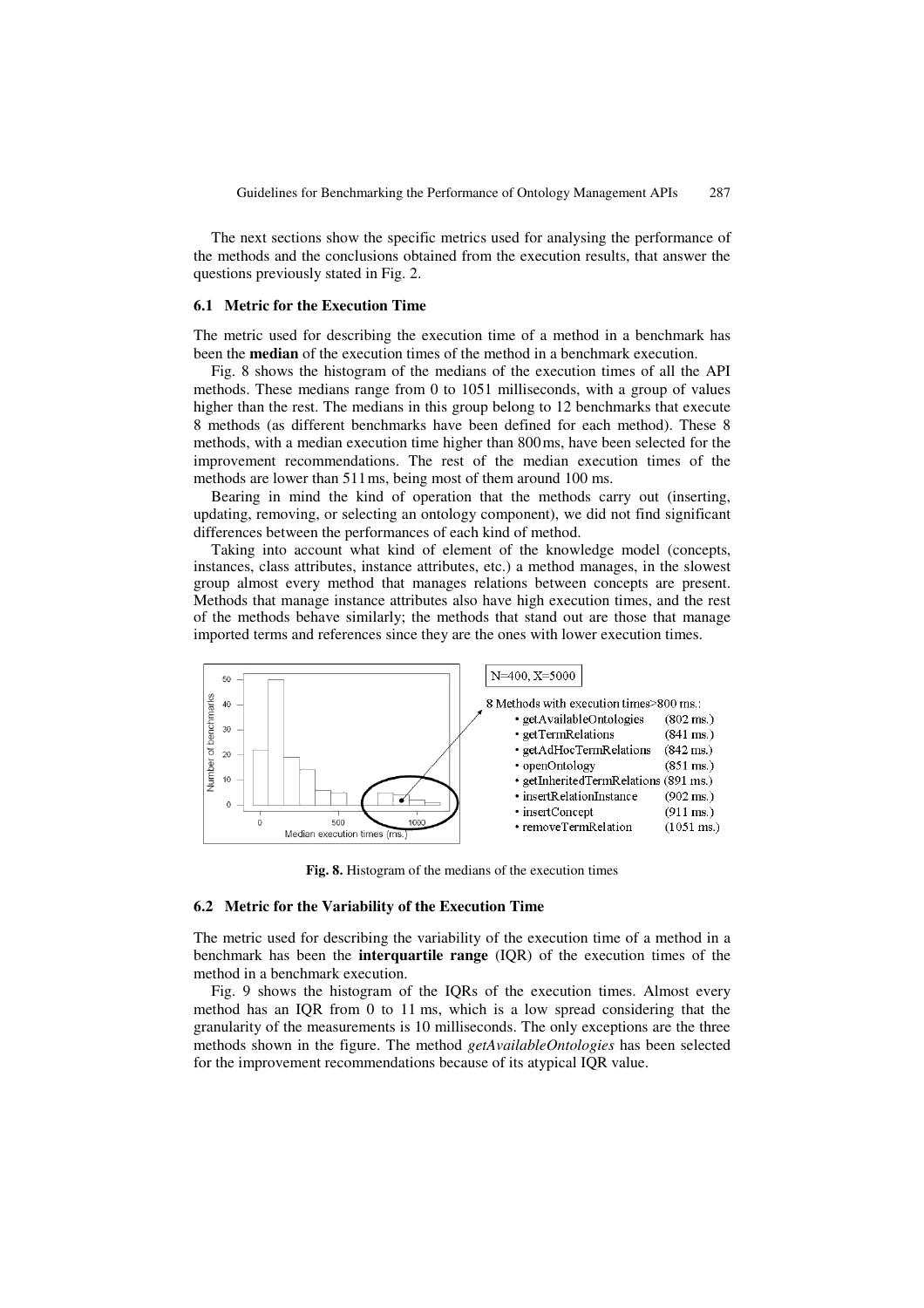

**Fig. 9.** Histogram of the interquartile ranges of the execution times

#### **6.3 Metric for the Anomalies in the Execution Time**

The metric used for describing the anomalies in the execution time of a method in a benchmark has been the **percentage of outliers** in the execution times of the method in a benchmark execution.

The traditional method for calculating the outliers is to consider as potential outlier values the measurements beyond the upper and lower quartiles and to add and subtract respectively 1.5 times the interquartile range [20]. As the Java method used for measuring time (*java.lang.System.currentTimeMillis()*) in the Windows platform has a precision of tens of milliseconds, in the results we frequently encountered interquartile ranges of zero milliseconds. This made us consider as outliers every determination that differed from the median. With the objective of fixing this precision fault, we have augmented the interquartile range when calculating the outliers to include half the minimal granularity (5 milliseconds) in both boundaries.

Fig. 10 shows the histogram of the percentage of outliers in the execution times of the methods. Most of the benchmarks range from 0 to 3.75% of outliers. These values confirm the lack of anomalies except the peaks in the execution times that can be seen in the graphs. The only two methods to emphasize, shown in the figure, have been selected for the improvement recommendations.



**Fig. 10.** Histogram of the percentage of outliers of the execution times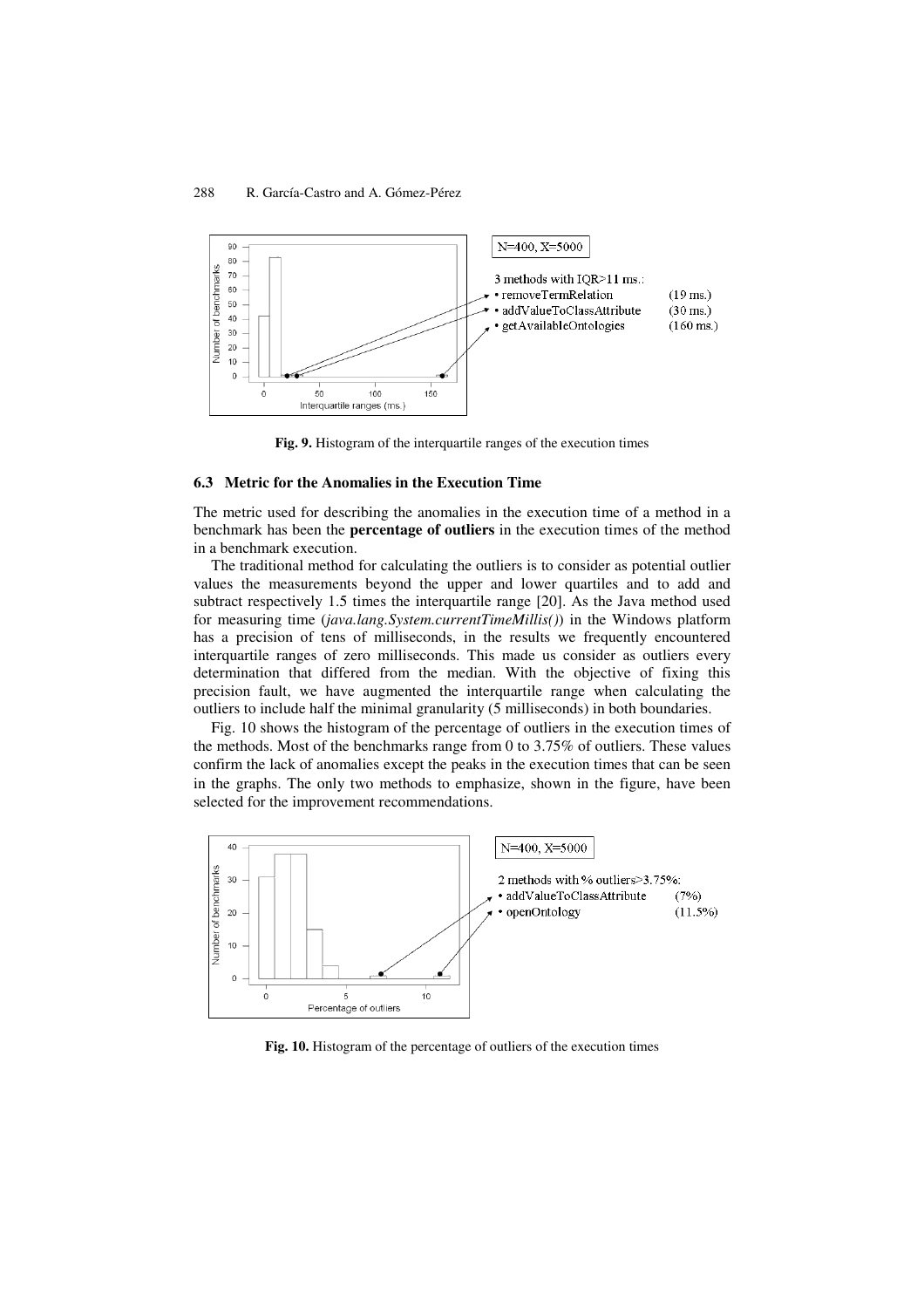#### **6.4 Effect of Changes in the Parameters of a Method**

To analyse if changes in the parameters of a method affect the method performance, we compared the medians of the execution times of the benchmarks that use the same method.

The performance of 21 methods varies when its input parameters are changed, but this variation is lower than 60 milliseconds except in the five methods shown in Fig. 11, that have been selected for the improvement recommendations. Fig. 11 also shows the comparison of the execution times of the method *insertConcept* in benchmark1\_1\_08 and in benchmark1\_1\_09.



**Fig. 11.** Execution times of *insertConcept* in benchmark1\_1\_08 and benchmark1\_1\_09

#### **6.5 Effect of Changes in WebODE's Load**

To analyse the effect of WebODE's load in the execution times of the methods, we studied the medians of the execution times of the methods from a minimum load state  $(X=500)$  to a maximum load state  $(X=5000)$ . We estimated the function that these medians define by **simple linear regression** and considered its **slope** in order to examine the relationship between the load and the execution time of the methods.



**Fig. 12.** Evolution of the execution times when increasing WebODE's load

Fig. 12 shows, for every benchmark, the functions defined by the median execution times with the different load factors. The slopes of the functions range from 0 to 0.1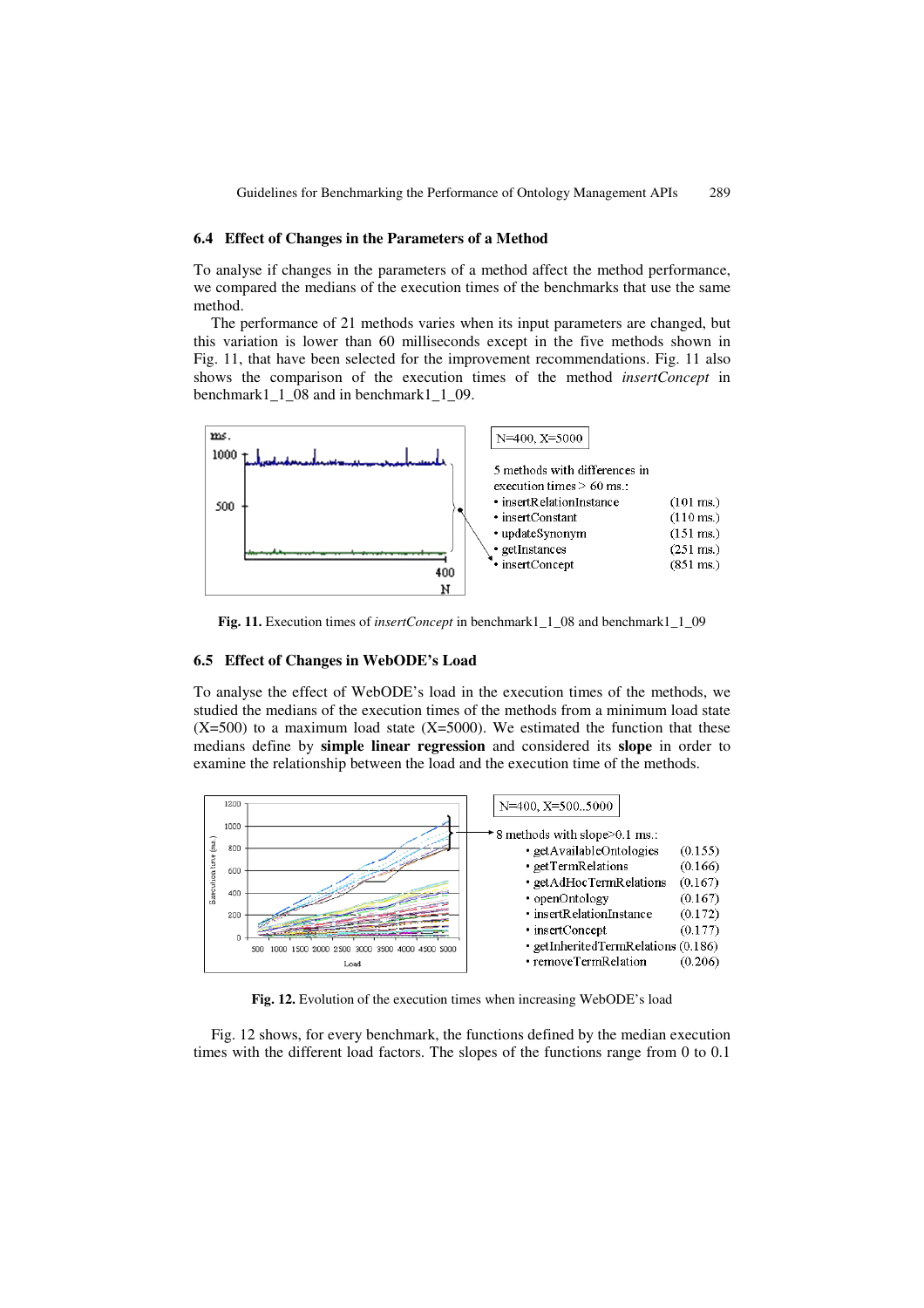except in 8 methods. The 8 methods whose execution times are higher than the rest are also the methods whose performance is more influenced by the load, and have been selected for the improvement recommendations.

#### **6.6 Improvement Recommendations**

From the analysis of the results, we produced a report stating the recommendations to improve WebODE's performance. These recommendations include the methods of the WebODE ontology management API identified in the previous sections.

Table 3 shows a summary of the improvement recommendations with 12 of the 72 WebODE's API methods included in them, and the reasons for their inclusion.

|                           | Execution |                  |       | Interquartile Outlier Execution timeSlope when |                 |
|---------------------------|-----------|------------------|-------|------------------------------------------------|-----------------|
|                           | time >    | range            |       | values $>$ variation $>$                       | increasing load |
|                           | 800 ms    | $150 \text{ ms}$ | 3.75% | $60 \text{ ms}$                                | > 0.1           |
| removeTermRelation        | X         |                  |       |                                                | X               |
| getInheritedTermRelations | X         |                  |       |                                                | X               |
| insertConcept             | X         |                  |       | X                                              | X               |
| insertRelationInstance    | X         |                  |       | X                                              | X               |
| openOntology              | X         |                  | X     |                                                | X               |
| getAdHocTermRelations     | X         |                  |       |                                                | X               |
| getTermRelations          | X         |                  |       |                                                | X               |
| getAvailableOntologies    | X         | X                |       |                                                | X               |
| addValueToClassAttribute  |           |                  | X     |                                                |                 |
| insertConstant            |           |                  |       | X                                              |                 |
| updateSynonym             |           |                  |       | X                                              |                 |
| getInstances              |           |                  |       | X                                              |                 |

**Table 3.** Methods in the improvement recommendations

# **7 Conclusions and Future Work**

In this paper we provide an overview of the benchmarking methodology for ontology tools developed by the authors in Knowledge Web. We define some guidelines when using this methodology to improve the performance and the scalability of ontology development tools by evaluating the performance of their ontology management APIs' methods.

To support the experimentation tasks of the methodology, we provide a detailed definition of an infrastructure for evaluating the performance and the scalability of ontology development tools' ontology management APIs. We have instantiated this infrastructure for evaluating the ontology management API of the WebODE ontology engineering workbench and the results obtained after the evaluation provide us with precise information on WebODE's performance.

The evaluation infrastructure can be instantiated for evaluating other ontology development tools that provide ontology management APIs. Taking as a starting point the methods of the ontology management API of a certain tool, the following tasks should be performed: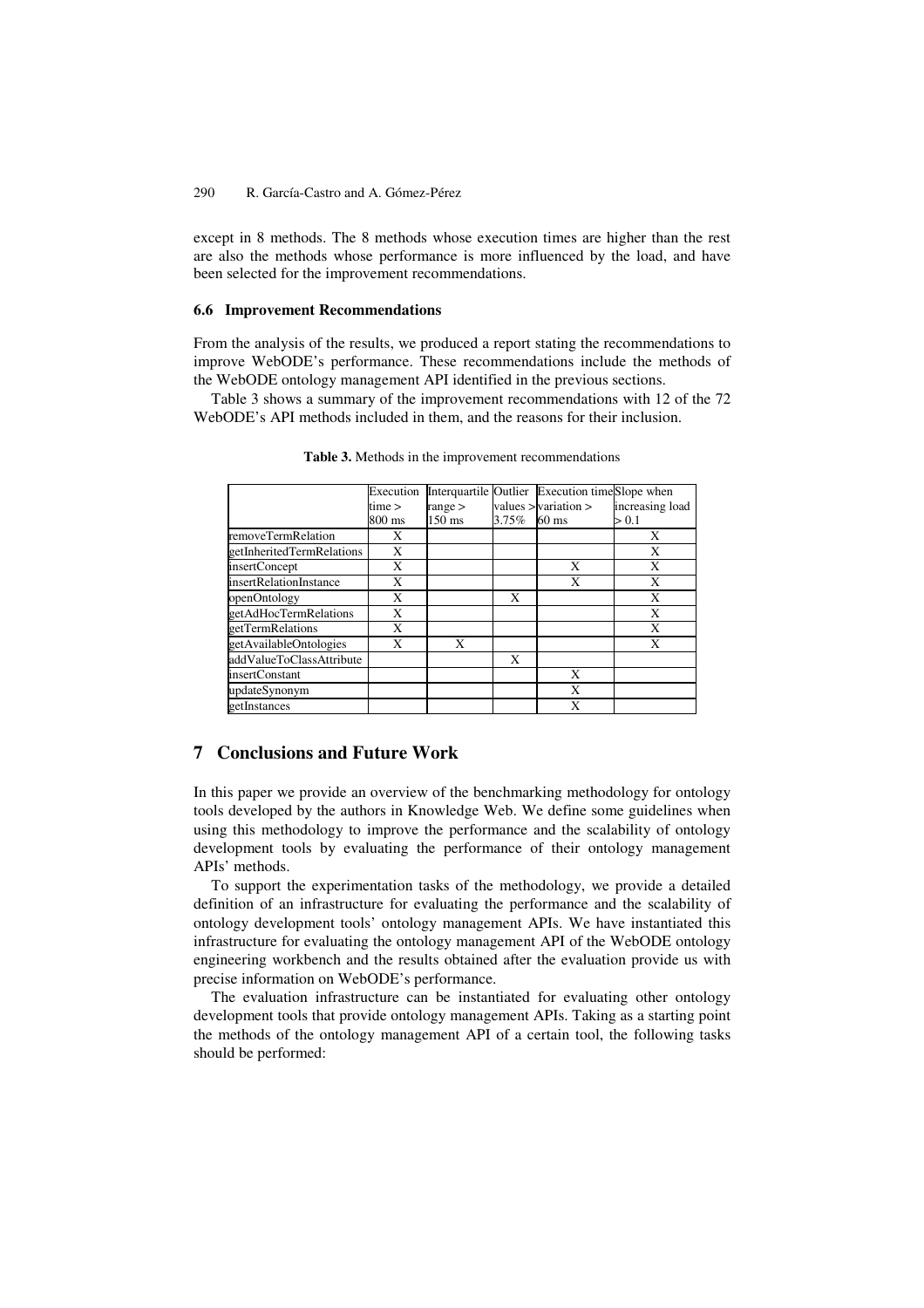- Benchmarks that evaluate these methods should be defined, and the Performance Benchmark Suite module should be implemented for executing them.
- The Workload Generator should also be implemented to generate workload according to these methods' needs.
- The rest of the modules (Benchmark Suite Executor, Measurement Data Library and Statistical Analyser) already instantiated for WebODE could be used for another tool with minimal or no changes.

To obtain all the benefits of the benchmarking, like the extraction of best practices, other ontology development tools should participate in it. In this case, there are other tasks of the methodology that should be considered and that are not covered by this paper such as the search of other organisations and tools for participating in the benchmarking, the planning of the benchmarking, and the improvement on the tools. To perform a benchmarking like this, the evaluation infrastructure must be the same for every tool. Therefore:

- The Workload Generator should be modified in order to generate workloads independent of the tool, and thus the same workload can be used for every tool.
- The Performance Benchmark Suite should be modified to include only the methods common to all the tools or to use a common ontology management API such as OKBC [21].

Although the benchmark suite execution is automatic, the evaluation infrastructure would benefit significantly if some automatic analysis and summary of the results could be carried out, as there are plenty of them.

The WebODE Workload Generator could be improved and could generate ontologies with other structure or characteristics. In consequence, this module could be employed in other kind of evaluations and, thanks to the WebODE export services to different formats and languages (like RDF(S) or OWL); these ontologies could be used in evaluations performed over other tools, not just over WebODE.

# **Acknowledgments**

This work is partially supported by a FPI grant from the Spanish Ministry of Education (BES-2005-8024), by the IST project Knowledge Web (IST-2004-507482) and by the CICYT project Infraestructura tecnológica de servicios semánticos para la web semántica (TIN2004-02660). Thanks to Rosario Plaza for reviewing the grammar of this paper.

# **References**

- 1. A.J. Duineveld, R. Stoter, M.R. Weiden, B. Kenepa, and V.R. Benjamins. Wondertools? a comparative study of ontological engineering tools. In Proceedings of the 12th International Workshop on Knowledge Acquisition, Modeling and Management (KAW'99), Banff, Canada, 1999. Kluwer Academic Publishers.
- 2. Ontoweb deliverable 1.3: A survey on ontology tools. Technical report, IST OntoWeb Thematic Network, May 2002.